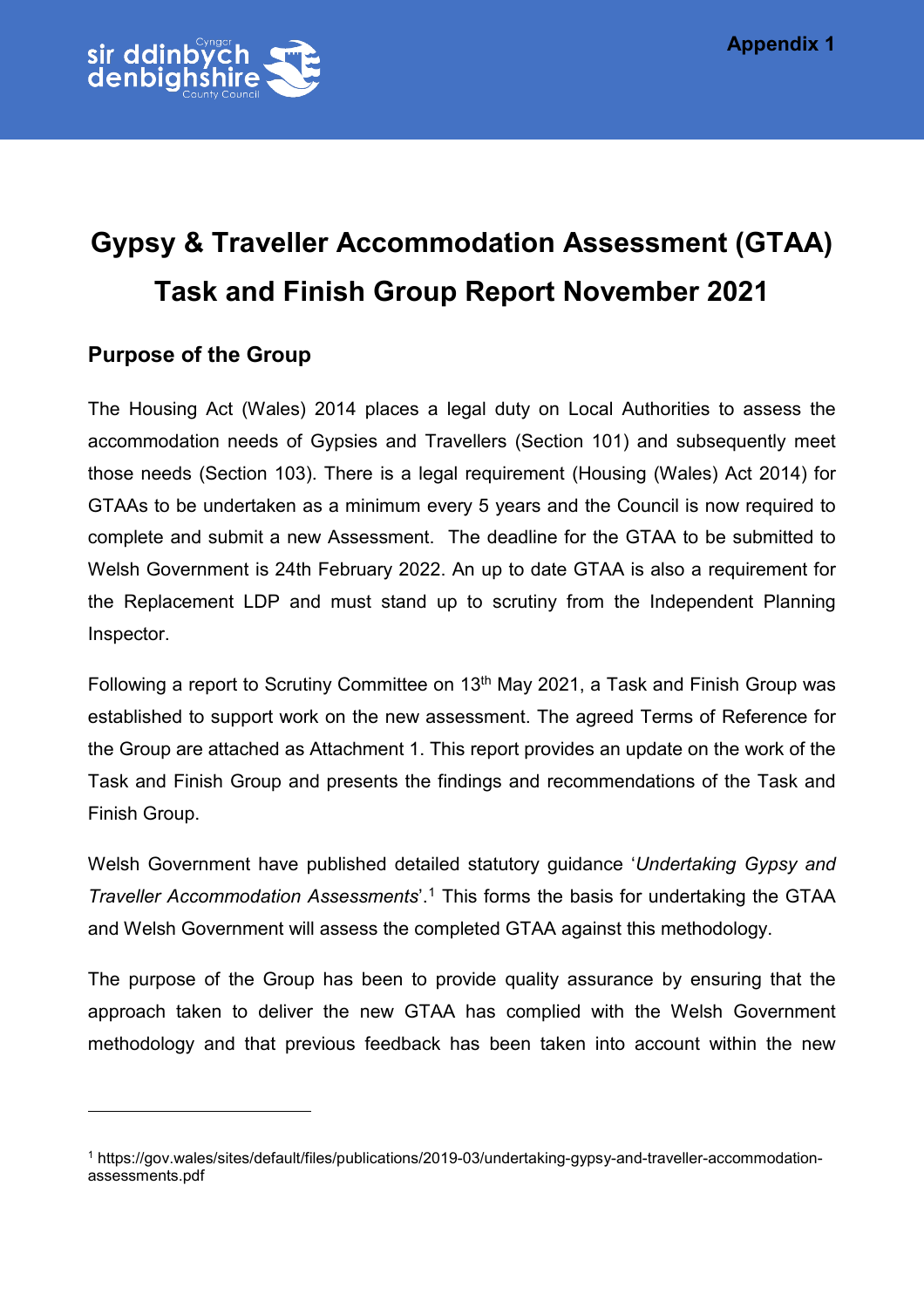document in line with Scrutiny requirements. In addition, the Group has monitored progress and advised as necessary on the delivery of the Assessment.

### **GTAA Project structure and management**

The WG GTAA methodology requires that a project Steering Group is established. There has been a more comprehensive and robust project structure developed for managing the Denbighshire GTAA, including establishment of a member-led Project Board and a Task and Finish Group. This is above the requirements set out within the methodology and has included a role for elected members within the project structure through a Task and Finish Group.

The Project Structure is illustrated in the Work Brief endorsed by Communities Scrutiny Committee at its meeting on 26<sup>th</sup> July 2021 (which can be viewed as Appendix 2 to business [item 4 o](https://moderngov.denbighshire.gov.uk/ieListDocuments.aspx?CId=271&MId=6424&LLL=0)n that meeting's agenda) and comprised the following key groups.

**Project Board** – This is a project management requirement and is a not a requirement of the WG GTAA methodology. A Project Management Board was established with the purpose of ensuring that this piece of work is Member-led through inclusion of the Leader of the Council and the Lead Member.

The role of the Project Board has been to manage the delivery of the project, secure resources for the project, and ensure communication about the project.

**Task and Finish Group** – This is not a requirement of the WG GTAA methodology. The role of the Task and Finish Group as defined in the agreed Terms of Reference has been to monitor adherence to the methodology, advise on the development of the Stakeholder Communication and Engagement Plan and Work Brief and report to Communities Scrutiny Committee.

**GTAA Steering Group** – There is a requirement as set out within the WG GTAA methodology that a Steering Group should be established. The methodology sets out the role and membership of the Steering Group. The focus of this Group is to provide operational support to those undertaking the study.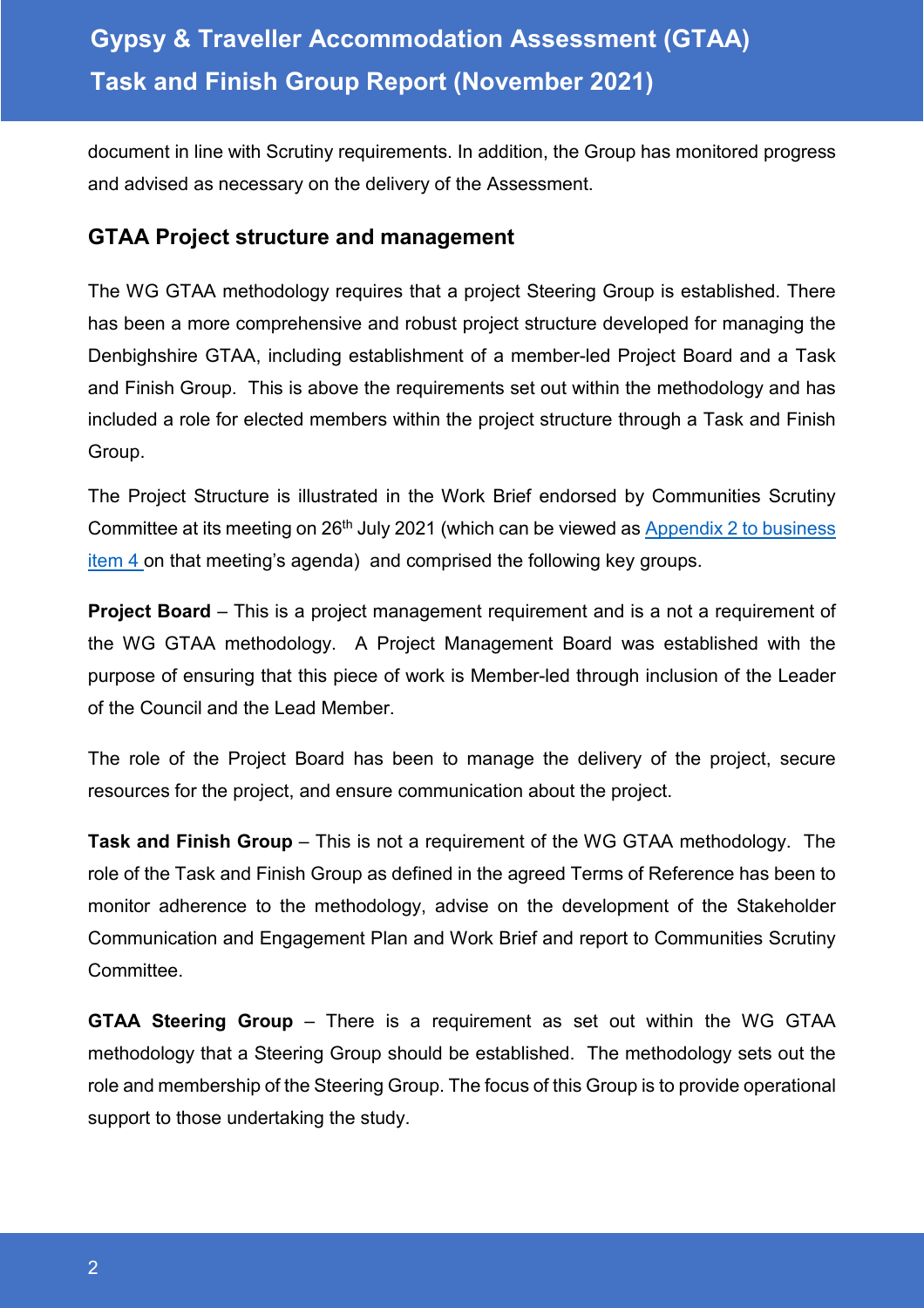The role of the Steering Group as set out in the WG methodology is to confirm details of the commission with the researcher, publicise the study, provide local knowledge and cultural guidance, provide feedback to consultation participants and stakeholders, ensure results are taken seriously and acted on. The GTAA Steering Group should endeavour to include Gypsy and Traveller representatives on the Group to represent the views and interests of the Gypsy and Traveller community. It was proposed that an advisory group of Gypsy and Traveller community representatives could provide input to the project. Recruitment to this has been challenging and Travelling Ahead have liaised with members of the Gypsy and Traveller community to seek support and input.

It is not the role of the Steering Group to undertake the assessment or scrutinise the data or study conclusions.

### **Consultants**

The WG methodology allows for external consultants to be engaged to undertake the Accommodation Needs Assessment. Opinion Research Services (ORS) were commissioned to undertake the assessment on behalf of Denbighshire County Council and Conwy County Borough Council. Separate reports have been developed for each authority.

## **Membership of the Task and Finish Group**

The Group comprises one elected Member appointed by each of the Council's Member Area Groups, to ensure geographic spread. The Group has been chaired by Councillor Barry Mellor and has been supported by the Corporate Director Economy and Public Realm, Head of Planning, Public Protection and Countryside Services, Service representatives and the Corporate Project Manager. The Lead Member, Councillor Mark Young has attended meetings as an observer at the invitation of the Task and Finish Group. The company undertaking the GTAA on behalf of the Council, Opinion Research Services (ORS) has also attended Group meetings to meet the members and outline the methodology and answer any questions raised. The Task and Finish Group has met six times and discussions have included all aspects of the Welsh Government methodology, project structure, data sources, engagement and communications, data analysis and draft GTAA findings.

A summary of the issues discussed at each Task and Finish Group meeting is set out below: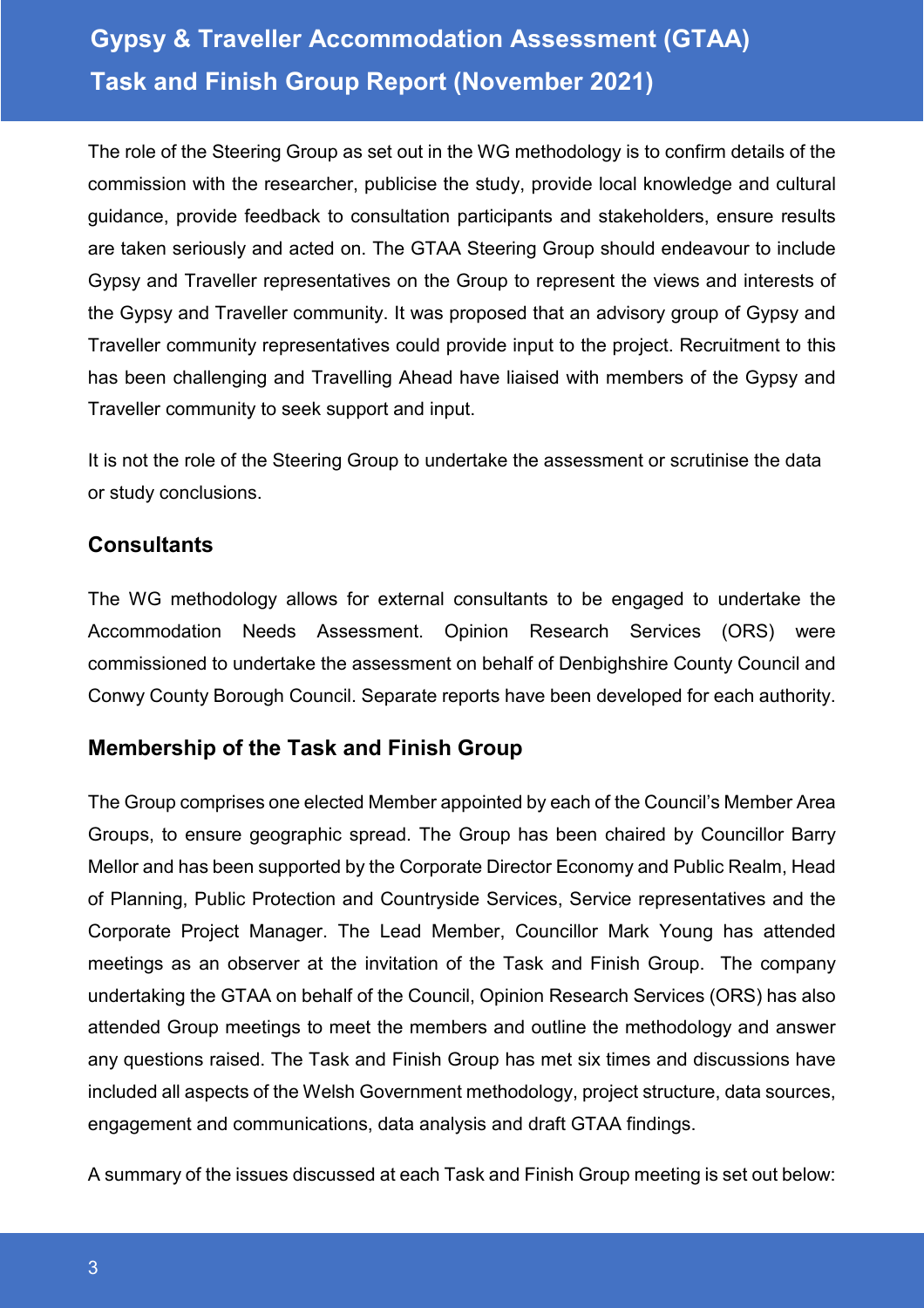| <b>Summary of Task and Finish Group meetings</b> |                                                                                                                                                                                                                                                                                                                                                                                                                                                                                                                                                                                                                                                                                                                                    |  |
|--------------------------------------------------|------------------------------------------------------------------------------------------------------------------------------------------------------------------------------------------------------------------------------------------------------------------------------------------------------------------------------------------------------------------------------------------------------------------------------------------------------------------------------------------------------------------------------------------------------------------------------------------------------------------------------------------------------------------------------------------------------------------------------------|--|
| Meeting 1<br>19th May 2021                       | Reviewed and agreed Terms of Reference for the Group<br>Agreed to invite Lead Member, Cllr Mark Young to all Group Meetings<br>Reviewed background and statutory requirements<br>Reviewed and agreed Project Structure and management<br>Discussed timetable for GTAA and future Task & Finish Group<br>meetings                                                                                                                                                                                                                                                                                                                                                                                                                   |  |
| Meeting 2<br>11 <sup>th</sup> June 2021          | Introduction to Opinion Research Services (ORS), consultants<br>undertaking the GTAA on behalf of the Council and met ORS Project<br>Lead<br>Reviewed WG GTAA methodology, including data assessment,<br>publicity and engagement, conducting the assessment and<br>calculating need                                                                                                                                                                                                                                                                                                                                                                                                                                               |  |
| Meeting 3<br>24th June 2021                      | Reviewed the project approach and agreed that they did not require<br>any further information on the consultant<br>Agreed they were satisfied that project structure meets the<br>requirements of the WG methodology<br>• Received information on the new post of Gypsy, Roma, Traveller<br><b>Liaison Officer</b><br>Discussed and understood the definition of Gypsies and Travellers<br>for the purpose of the GTAA<br>Discussed how the assessment would be undertaken and the WG<br>questionnaire to be used for the survey<br>Discussed engagement and communications to raise awareness of<br>the GTAA. The WG methodology includes an engagement checklist<br>to be followed as a minimum. Suggested additional engagement |  |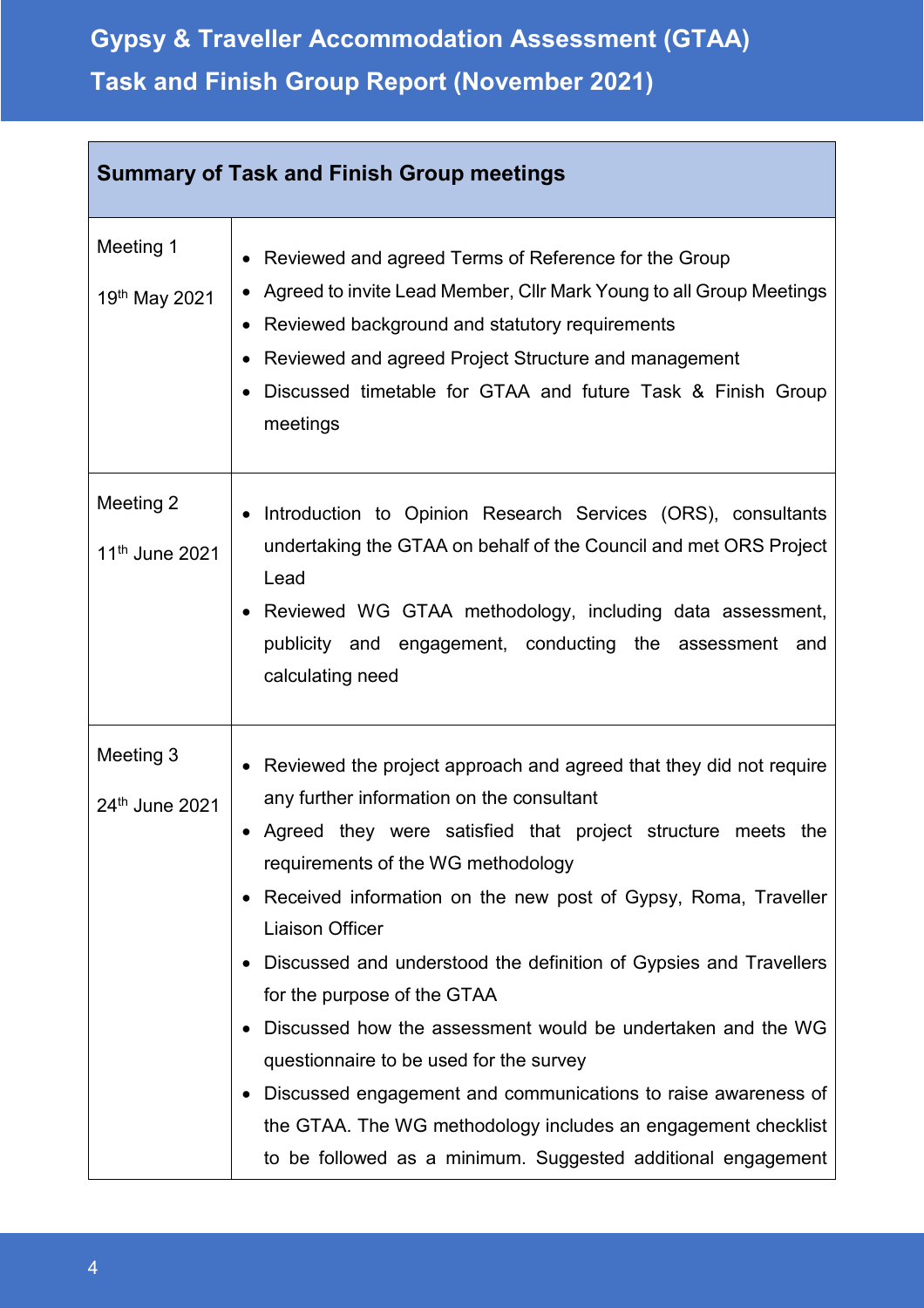|                                                    | activities to be included in a draft Stakeholder Communication and                                                                                                                                                                                                                                                                                                                                                                                                                                                                                                                                                                                                                                                                                                |
|----------------------------------------------------|-------------------------------------------------------------------------------------------------------------------------------------------------------------------------------------------------------------------------------------------------------------------------------------------------------------------------------------------------------------------------------------------------------------------------------------------------------------------------------------------------------------------------------------------------------------------------------------------------------------------------------------------------------------------------------------------------------------------------------------------------------------------|
|                                                    | Engagement Plan. Discussed ideas around ways to support the                                                                                                                                                                                                                                                                                                                                                                                                                                                                                                                                                                                                                                                                                                       |
|                                                    | development of better relations between the Gypsy and Traveller                                                                                                                                                                                                                                                                                                                                                                                                                                                                                                                                                                                                                                                                                                   |
|                                                    | community and the Settled community                                                                                                                                                                                                                                                                                                                                                                                                                                                                                                                                                                                                                                                                                                                               |
|                                                    |                                                                                                                                                                                                                                                                                                                                                                                                                                                                                                                                                                                                                                                                                                                                                                   |
| Meeting 4<br>5 <sup>th</sup> July 2021             | Reviewed and agreed draft GTAA Work Brief and proposed timeline<br>Reviewed and agreed draft Stakeholder Communication and<br>Engagement Plan, developed with the support of DCC officers and<br>members, Travelling Ahead (Gypsy and Traveller Advocacy<br>Organisation), BCUHB, North Wales Police and the Task & Finish<br>Group<br>• Reviewed and agreed draft report to Communities Scrutiny (meeting<br>26 <sup>th</sup> July 2021), providing an update of the work of the Task & Finish<br>Group, seeking Scrutiny endorsement of the Work Brief &<br>Stakeholder Communication and Engagement Plan, and agreement<br>to start the Assessment process.<br>• Agreed the Group would attend Scrutiny with Chair Cllr Barry Mellor<br>presenting the report. |
| Meeting 5<br>15 <sup>th</sup><br>September<br>2021 | Report back from Scrutiny that Communities Scrutiny endorsed the<br>Work Brief and the Stakeholder Communication and Engagement<br>plan, supported the start of Assessment process and thanked the<br>members of the Task & Finish group for their hard work.<br>Discussed interim progress report, with good progress reported and<br>work still on-going.<br>Reviewed tasks agreed within the Work Brief and GTAA Stakeholder<br>٠<br>Communication and Engagement Plan to ensure compliance with<br>WG methodology<br>Considered any gaps or challenges in complying with the WG<br>٠<br>methodology and identified any suitable actions                                                                                                                       |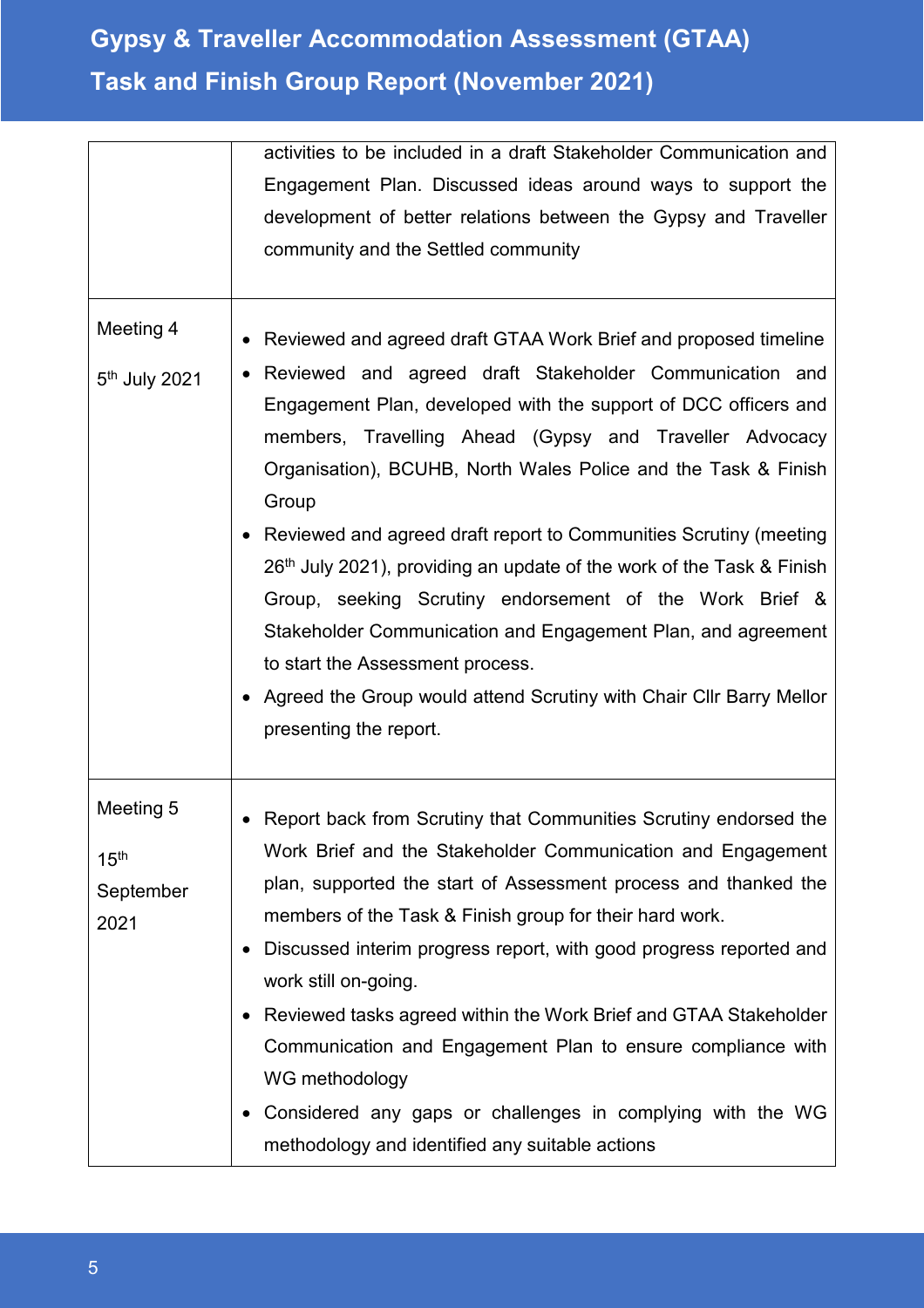|                                                | • Received a progress update from ORS on data captured to date                                                                                                                                                                                                                                                                                                                                                                                                                                                                                                                                                                                                                                                                                                                                                                                                                                                                                                                                                                                                                                                                                                                                                                                                                                                                                                                                                                                                                               |
|------------------------------------------------|----------------------------------------------------------------------------------------------------------------------------------------------------------------------------------------------------------------------------------------------------------------------------------------------------------------------------------------------------------------------------------------------------------------------------------------------------------------------------------------------------------------------------------------------------------------------------------------------------------------------------------------------------------------------------------------------------------------------------------------------------------------------------------------------------------------------------------------------------------------------------------------------------------------------------------------------------------------------------------------------------------------------------------------------------------------------------------------------------------------------------------------------------------------------------------------------------------------------------------------------------------------------------------------------------------------------------------------------------------------------------------------------------------------------------------------------------------------------------------------------|
| Meeting 6<br>15 <sup>th</sup> November<br>2021 | Reviewed and agreed they were satisfied with the delivery of the<br>Work Brief and GTAA Stakeholder Communication and Engagement<br>Plan.                                                                                                                                                                                                                                                                                                                                                                                                                                                                                                                                                                                                                                                                                                                                                                                                                                                                                                                                                                                                                                                                                                                                                                                                                                                                                                                                                    |
|                                                | Discussed challenges:<br>• Interviews - Due to the on-going pandemic ORS have offered<br>face to face interviews but the preference of participants has<br>been for telephone interviews. ORS have followed the market<br>research Code of Practice and used the Welsh Government<br>GTAA survey.<br>• Engaging with the Travelling community - Despite the GRT<br>Officer actively promoting the assessment at<br>Liaison<br>unauthorised encampments there has been no contact from<br>travelling families to participate in the GTAA process.<br>Received overview of the engagement and promotion undertaken to<br>promote the GTAA, a summary of the desk based examination of<br>existing data undertaken by ORS and the results of the on-line<br>member survey, completed by County Councillors, City, Town &<br><b>Community Councillors.</b><br>Received summary GTAA analysis and findings for residential and<br>transit needs. Agreed they were satisfied that the Welsh Government<br>methodology has been applied appropriately to the analysis of need.<br>Noted the lack of engagement from the travelling community around<br>transit provision but concluded that Denbighshire County Council and<br>ORS had done everything they could have done and gone above and<br>beyond the methodology requirements to promote the assessment.<br>Comments from the Task & Finish Group will inform a report to<br>Communities Scrutiny Committee on 9th December 2021, presented |
|                                                | by the Chair of the Task & Finish Group, Cllr Barry Mellor. Agreed                                                                                                                                                                                                                                                                                                                                                                                                                                                                                                                                                                                                                                                                                                                                                                                                                                                                                                                                                                                                                                                                                                                                                                                                                                                                                                                                                                                                                           |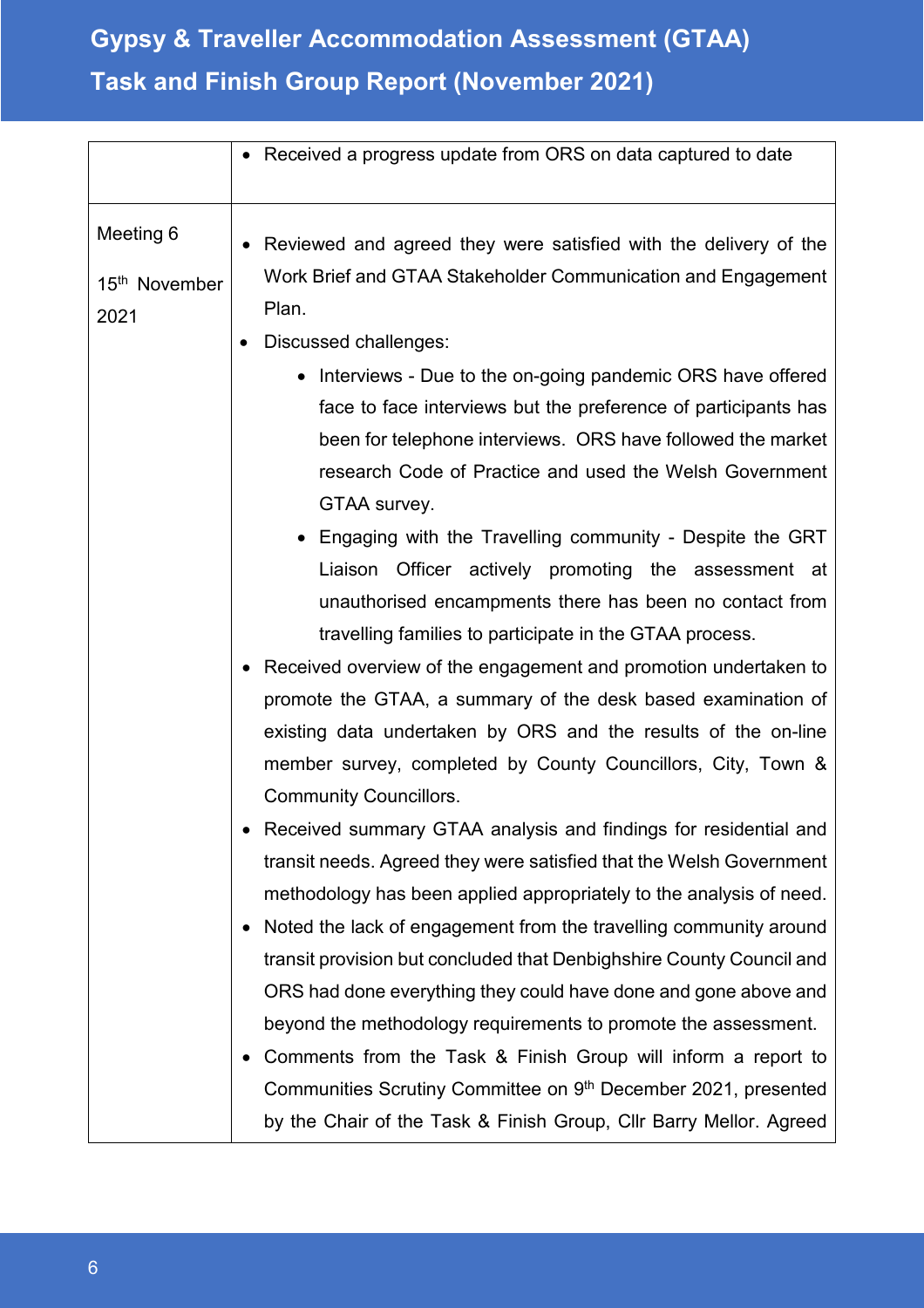Members of the Task & Finish Group could attend Community Scrutiny Committee meeting.

## **Delivery of GTAA Work Brief & Stakeholder Communication and Engagement Plan**

The Welsh Government guidance '*Undertaking Gypsy and Traveller Accommodation Assessments*' sets out clear stages and tasks to be followed when undertaking a GTAA. This formed the basis for the Work Brief & Stakeholder Communication and Engagement Plan developed by the Task and Finish Group to support the delivery of the Gypsy and Traveller Accommodation Assessment (GTAA) in line with the Welsh Government methodology. Input from discussions and recommendations from the Task and Finish Group were also incorporated into these documents.

The Task and Finish Group presented the draft Work Brief and the draft Stakeholder Communication and Engagement Plan to Communities Scrutiny Committee on 26<sup>th</sup> July 2021 and Scrutiny endorsed both documents at this meeting (both of which can be viewed as [Appendices 2 & 3 to business item 4 o](https://moderngov.denbighshire.gov.uk/ieListDocuments.aspx?CId=271&MId=6424&LLL=0)n that meeting's agenda) Scrutiny Committee confirmed that it supported the approach adopted for the delivery of Denbighshire's Gypsy and Traveller Accommodation Assessment as being robust and in line with Welsh Government guidance and endorsed the start of the assessment. It was at this stage, with the support of Scrutiny, that the GTAA was launched. Work on the Assessment was undertaken through August to October 2021.

The Work Brief and Stakeholder Communication and Engagement Plan included activities to meet the requirements of the WG methodology as well as additional activities important to the Council. These have provided the framework for undertaking the GTAA and a summary of activities required and work undertaken is set out in Attachment 2. The range of additional activities included an on-line survey for members and the involvement of members in promoting the survey – ensuring greater member involvement at this early stage.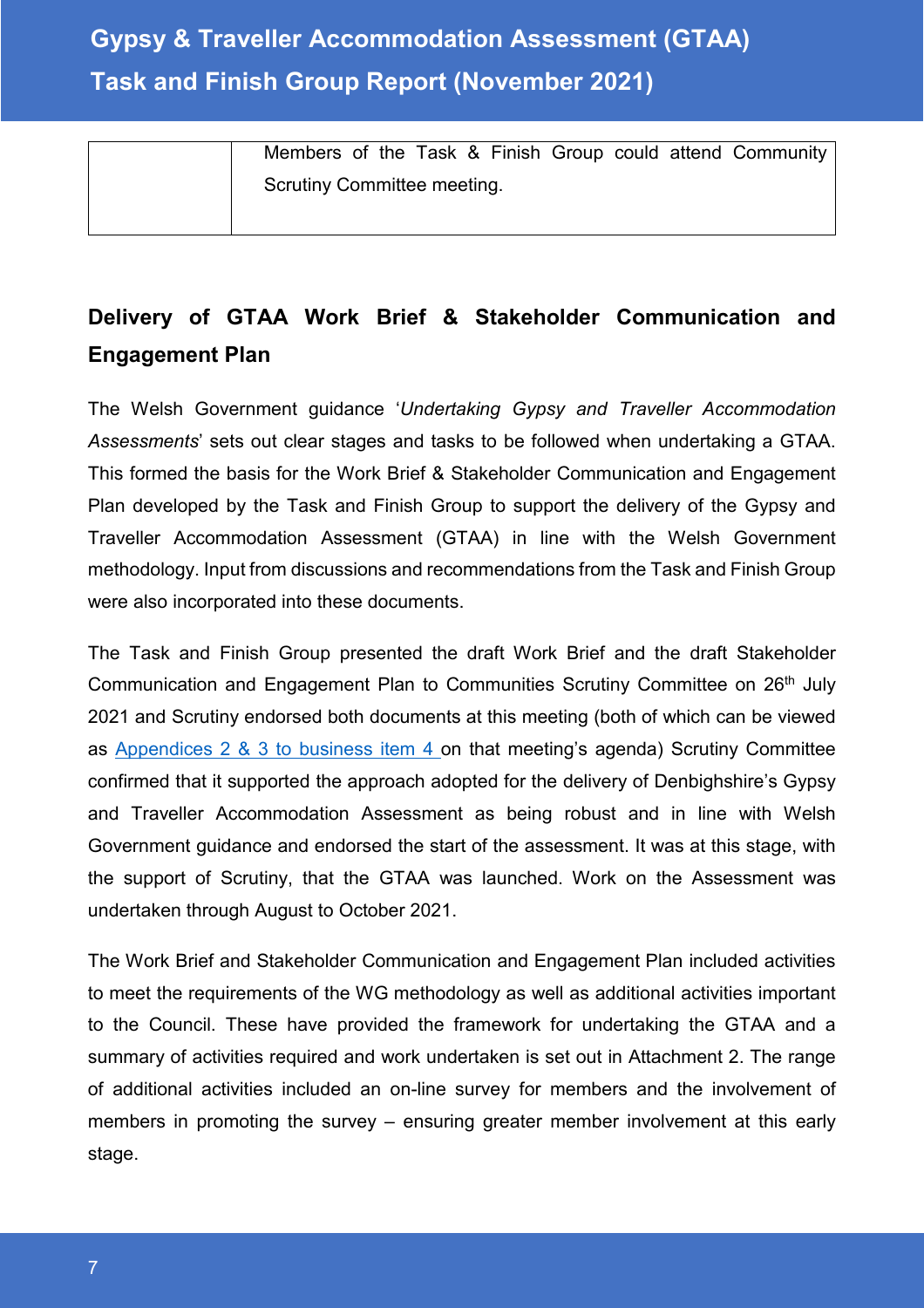A number of Gypsy and Traveller households resident in the County were identified through the process and contacted suggesting that the engagement process has been effective for that target group. These households were also asked about their travelling requirements. Despite the Council's Gypsy Roma Traveller Liaison Officer actively promoting the assessment at unauthorised encampments there has been no contact from travelling families to participate in the GTAA process. It has been possible to provide additional anecdotal information to support the unauthorised encampment data and ORS have used information from other areas to inform the GTAA around Transit need. The Task and Finish Group noted the lack of engagement from the travelling community around transit provision but concluded that Denbighshire County Council and ORS had done everything they could have done and gone above and beyond the methodology requirements to promote the assessment. This is an area that could be developed through the new Gypsy, Roma, Traveller Liaison Officer role in the future.

**The Task and Finish Group reviewed the work undertaken at its meeting on 15th November 2021 and agreed that they were satisfied with the delivery of the Work Brief and Stakeholder Communication and Engagement Plan previously endorsed by Communities Scrutiny Committee.**

## **Review of GTAA summary findings**

A summary of the GTAA analysis and findings for residential and transit needs were presented to the Task and Finish Group at its meeting on 15<sup>th</sup> November 2021. The findings conclude that:

- There is a need for 8 residential pitches to meet the identified needs of 3 households/ extended family groups in the County.
- There is no evidence of need for a permanent transit site, due to the low numbers of unauthorised encampments, short term nature of these encampments and the fact that interviews with Gypsies and Travellers did not identify there was a need for permanent transit provision locally. It is recommended that the management based approach currently applied to unauthorised encampments could be further developed based on best practice from across the UK, which may include 'negotiated stopping'.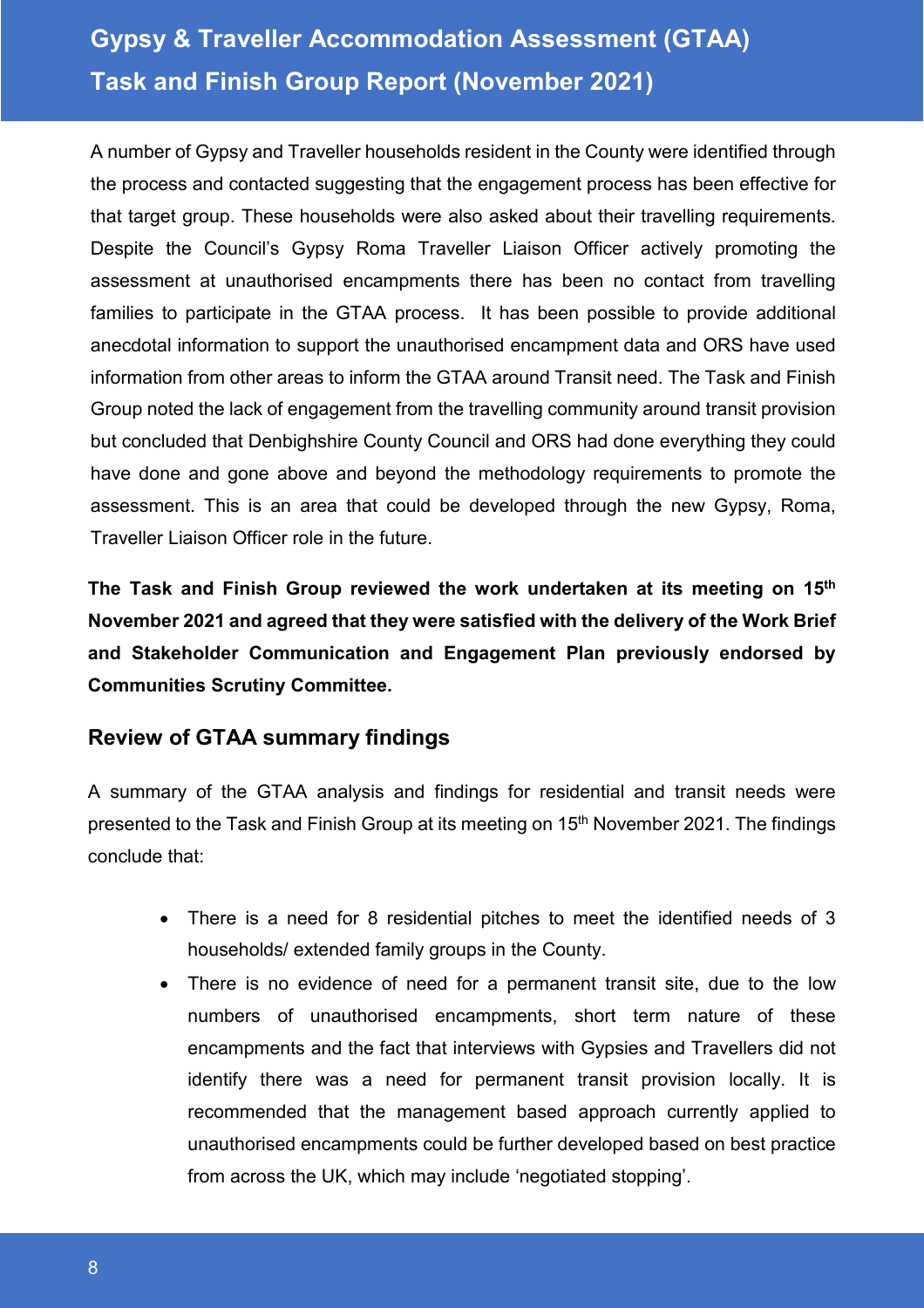• Future household growth is predicted to be 4 additional households from 2026 - 2033

The Group discussed the findings in detail and debated the challenges experienced.

## **The Task and Finish Group reviewed the GTAA data analysis and summary findings at its meeting on 15th November 2021 and agreed that they were satisfied that the WG methodology had been applied appropriately to the analysis of need.**

The Task and Finish Group concluded that the arrangements and process undertaken by the Group had worked well and requested that a Task and Finish Group be involved in the site selection for pitches, if required, in the future.

### **Next steps**

At its meeting on 15<sup>th</sup> November 2021 the Task & Finish Group requested that comments and conclusions from the Group should inform a report to Communities Scrutiny Committee on 9<sup>th</sup> December 2021, presented by the Chair of the Task & Finish Group, Cllr Barry Mellor. It was agreed Members of the Task & Finish Group could attend Communities Scrutiny Committee meeting. This report summarises the detailed in depth discussions undertaken by the Group and presents the key conclusions:

- **1. The Task and Finish Group reviewed the work undertaken at its meeting on 15th November 2021 and agreed that they were satisfied with the delivery of the Work Brief and Stakeholder Communication and Engagement Plan previously endorsed by Communities Scrutiny Committee.**
- **2. The Task and Finish Group reviewed the GTAA data analysis and summary findings at its meeting on 15th November 2021 agreed that they were satisfied that the WG methodology had been applied appropriately to the analysis of need.**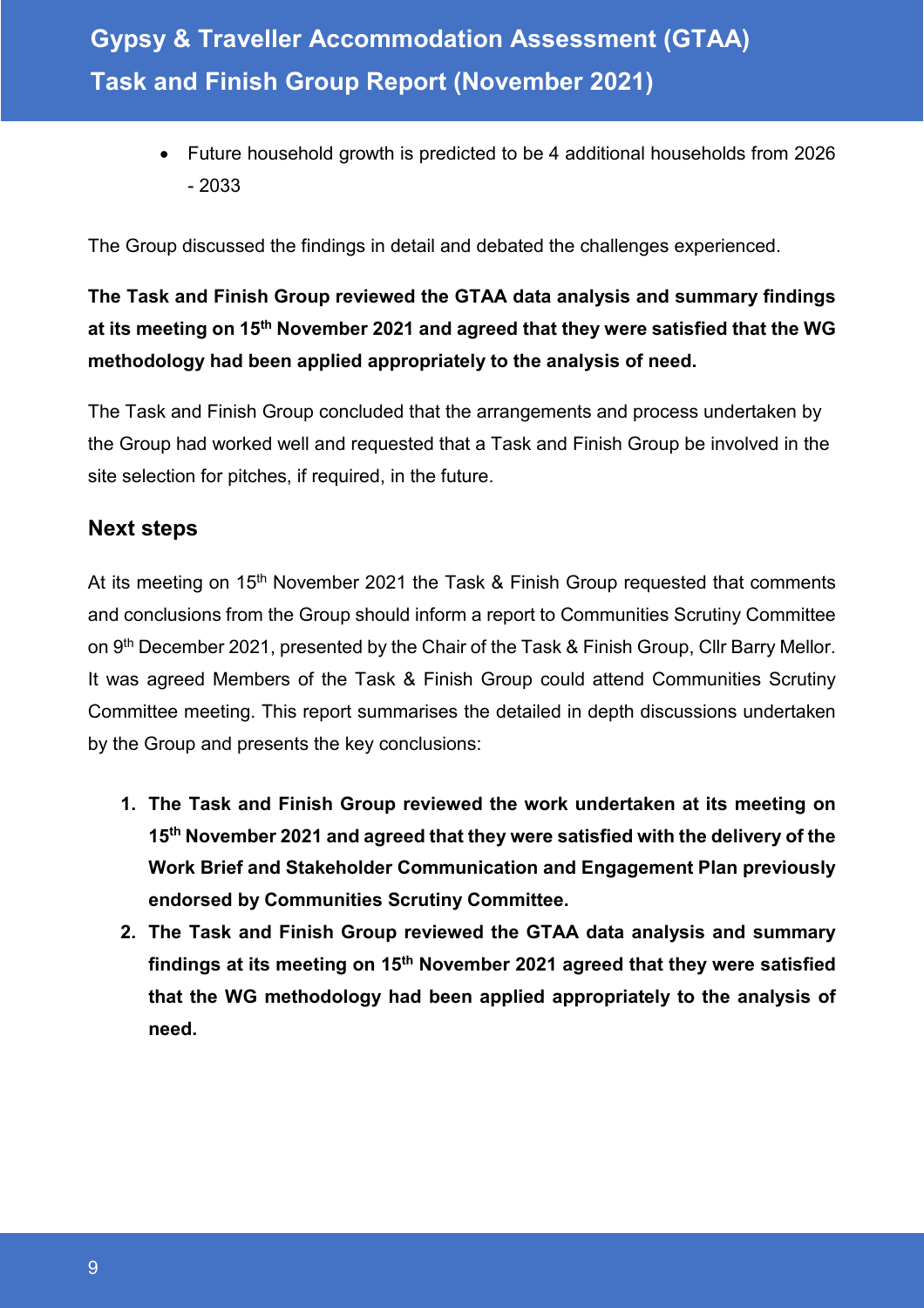### **Task & Finish Terms of Reference**

#### **Gypsy & Traveller Accommodation Assessment (GTAA)**

#### **1. Membership**

6 elected members – representatives appointed by each of the Council's Member Area Groups (to ensure geographic spread)

#### **2. Officer Input**

- Corporate Director Economy and Public Realm
- Head of Planning, Public Protection and Countryside Services
- Service representatives
- Corporate Project Manager

Invitations will also be extended to Travelling Ahead (Third Sector Advocacy organisation for Gypsies and Travellers funded by WG), North Wales Police Diversity Team.

The consultancy Opinion Research Services (ORS) will also be invited to meet the Task and Finish Group members and to attend to present updates as necessary.

#### **3. Purpose of the Work**

To ensure that the approach taken to deliver the new Gypsy and Traveller Accommodation Assessment complies with the Welsh Government methodology and that previous feedback is taken into account within the new document in line with Scrutiny requirements.

To monitor progress and advise as necessary on the delivery of the Assessment. To help to develop a suitable stakeholder engagement plan that will satisfy Scrutiny concerns and requirements.

This work will be responsible for supporting the delivery of the new Gypsy and Traveller Accommodation Assessment document. This work **will not** include any site selection or respond to/review other ongoing operational matters around Gypsy and Traveller sites or encampments.

#### **4. Sphere of Work**

For Members to:

- gain an understanding of the work area including the statutory responsibilities for a GTAA
- contribute to the development of the GTAA work brief and monitoring that this will comply with the requirements and methodology set out by Welsh Government (including considerations around consultation with Gypsy and Traveller families) and address the previous recommendations raised through the Scrutiny process
- identify key stakeholders and contribute to the development of a Stakeholder Engagement plan (both for the Gypsy and Traveller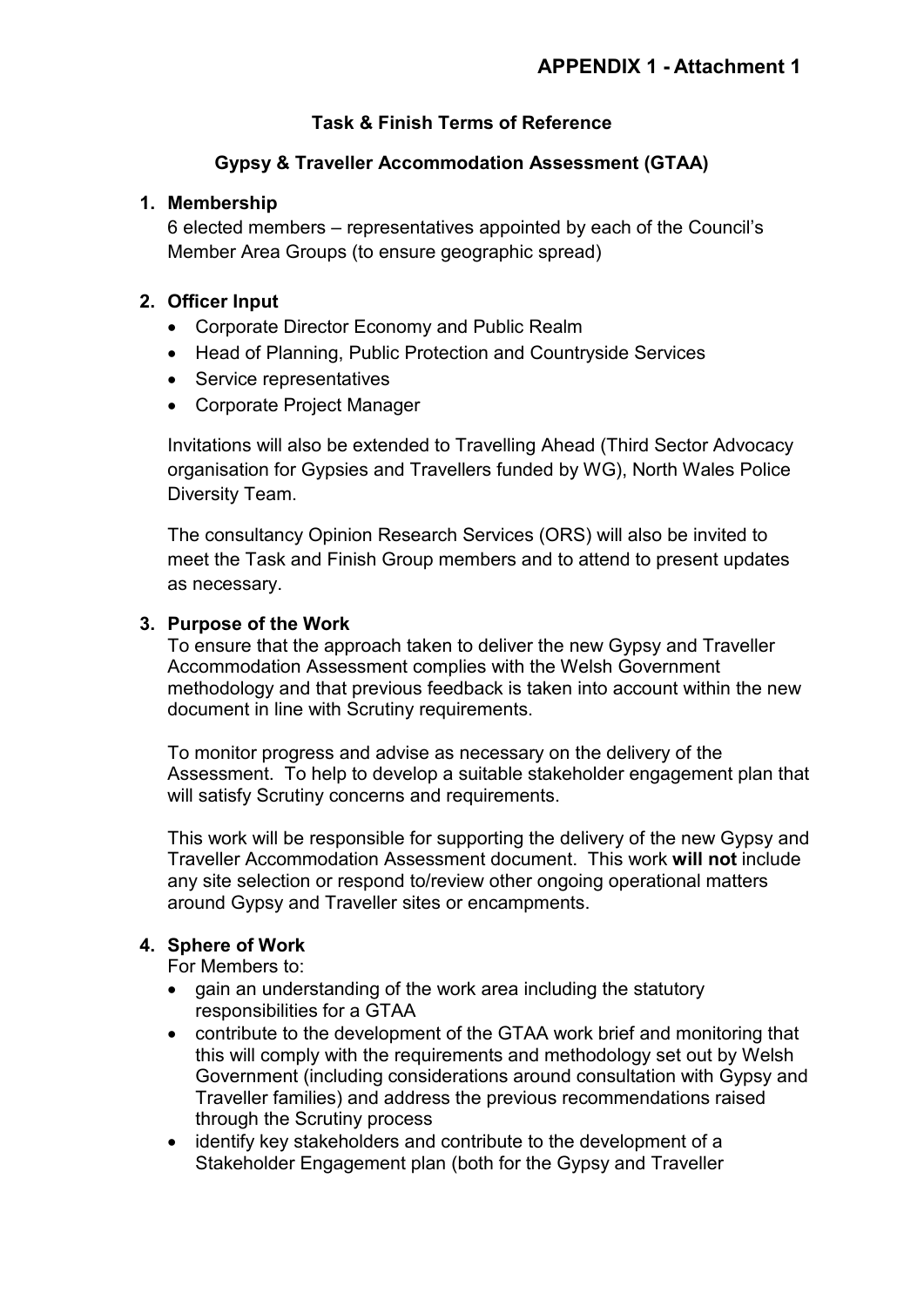community as part of the GTAA process and the wider stakeholders as part of the project communications plan)

• monitor and advise as necessary on the delivery of the Assessment and subsequent report to ensure compliance with both WG methodology and Scrutiny recommendations

#### **5. Timescales**

Due to statutory deadlines for the submission of the GTAA it will be necessary for the Task and Finish group to meet several times over the first few months in order to develop and agree with Scrutiny Committee the delivery approach and stakeholder engagement plan for the work.

The group's focus will then move from assisting the development of the delivery approach to become one around monitoring. Meetings will be set in line with the project delivery plan (currently under development).

| <b>Meeting 1-19 May 2021</b>                |                                      |  |
|---------------------------------------------|--------------------------------------|--|
| <b>Purpose</b>                              | <b>Attendees</b>                     |  |
| Develop an understanding of the project,    | <b>Task and Finish Group members</b> |  |
| agree terms of reference and tasks          | <b>ORS Consultants</b>               |  |
| required. Identify key stakeholders.        | With invitations to Travelling Ahead |  |
|                                             | & North Wales Police                 |  |
|                                             |                                      |  |
| <b>Meeting 2 - 11 June 2021</b>             |                                      |  |
| <b>Purpose</b>                              | <b>Attendees</b>                     |  |
| Review GTAA methodology and consultants     | Task and Finish Group members        |  |
| work brief. Develop and review draft        | Lead Member                          |  |
| communications and stakeholder              | With invitations to Travelling Ahead |  |
| engagement plans.                           | & North Wales Police                 |  |
|                                             |                                      |  |
| <b>Meeting 3 - 24 June 2021</b>             |                                      |  |
| <b>Purpose</b>                              | <b>Attendees</b>                     |  |
| Further review of work brief / stakeholders | <b>Task and Finish Group Members</b> |  |
| communication plan                          | Lead Member                          |  |
| Draft and agree report to Scrutiny          | With invitations to Travelling Ahead |  |
|                                             | & North Wales Police                 |  |
| Meeting $4 - 5$ July 2021                   |                                      |  |
| <b>Purpose</b>                              | <b>Attendees</b>                     |  |
| Further review of work brief / stakeholders | <b>Task and Finish Group Members</b> |  |
| communication plan                          | Lead Member                          |  |
| Draft and agree report to Scrutiny          | With invitations to Travelling Ahead |  |
|                                             | & North Wales Police                 |  |
| Report to Scrutiny Committee 26th July 2021 |                                      |  |
| <b>Purpose</b>                              | <b>Attendees</b>                     |  |

The Task and Finish Group meetings are expected to take place as follows: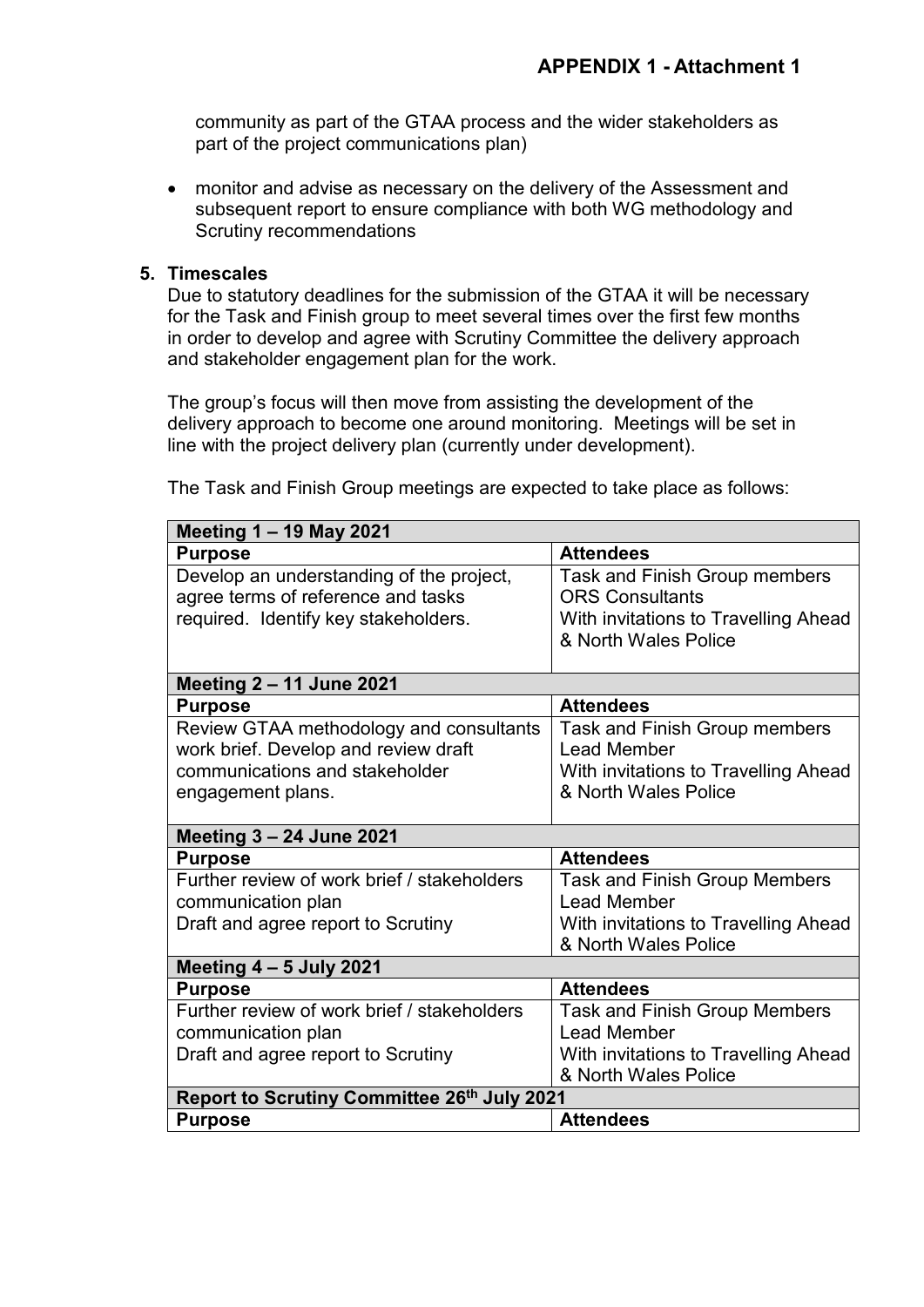| Present report, draft work brief and<br>stakeholder engagement plan to | <b>Task and Finish Group Chair</b>   |  |
|------------------------------------------------------------------------|--------------------------------------|--|
| <b>Communities Scrutiny Committee</b>                                  |                                      |  |
| Meeting $5 - 15$ <sup>th</sup> September 2021                          |                                      |  |
| <b>Purpose</b>                                                         | <b>Attendees</b>                     |  |
| Review progress of the GTAA consultation                               | <b>Task and Finish Group Members</b> |  |
|                                                                        | Consultants                          |  |
|                                                                        | With invitations to Travelling Ahead |  |
|                                                                        | & North Wales Police                 |  |
| Meeting $6 - 15$ <sup>th</sup> November 2021                           |                                      |  |
| <b>Purpose</b>                                                         | <b>Attendees</b>                     |  |
| Review draft GTAA report in preparation for                            | <b>Task and Finish Group Members</b> |  |
| Scrutiny meeting in November 2021                                      | Consultants                          |  |
|                                                                        |                                      |  |
| Report to Scrutiny Committee – 9th December 2021                       |                                      |  |
| <b>Purpose</b>                                                         | <b>Attendees</b>                     |  |
| Present T&F group update in relation to the                            | <b>Task and Finish Group Chair</b>   |  |
| <b>GTAA report to Communities Scrutiny</b>                             |                                      |  |
| Committee                                                              |                                      |  |

#### **6. Governance**

The Task and Finish Group will report its findings, conclusions and any proposed recommendations to Communities Scrutiny Committee.

#### **7. Administration**

An officer from Planning, Public Protection and Countryside Services will provide administrative support to the Task and Finish Group. They will be responsible for keeping an appropriate record of the Group's proceedings which shall be made available upon request to elected members and/or Democratic Services staff.

#### **Elected Members:**

#### **1 representative from each Member Area Group (MAG)**

**Dee Valley:** Cllr Alan Hughes

- **Denbigh:** Cllr Gwyneth Kensler
- **Elwy:** Cllr Peter Scott
- **Prestatyn:** Cllr Hugh Irving
- **Rhyl:** Cllr Barry Mellor
- **Ruthin:** Cllr Martyn Holland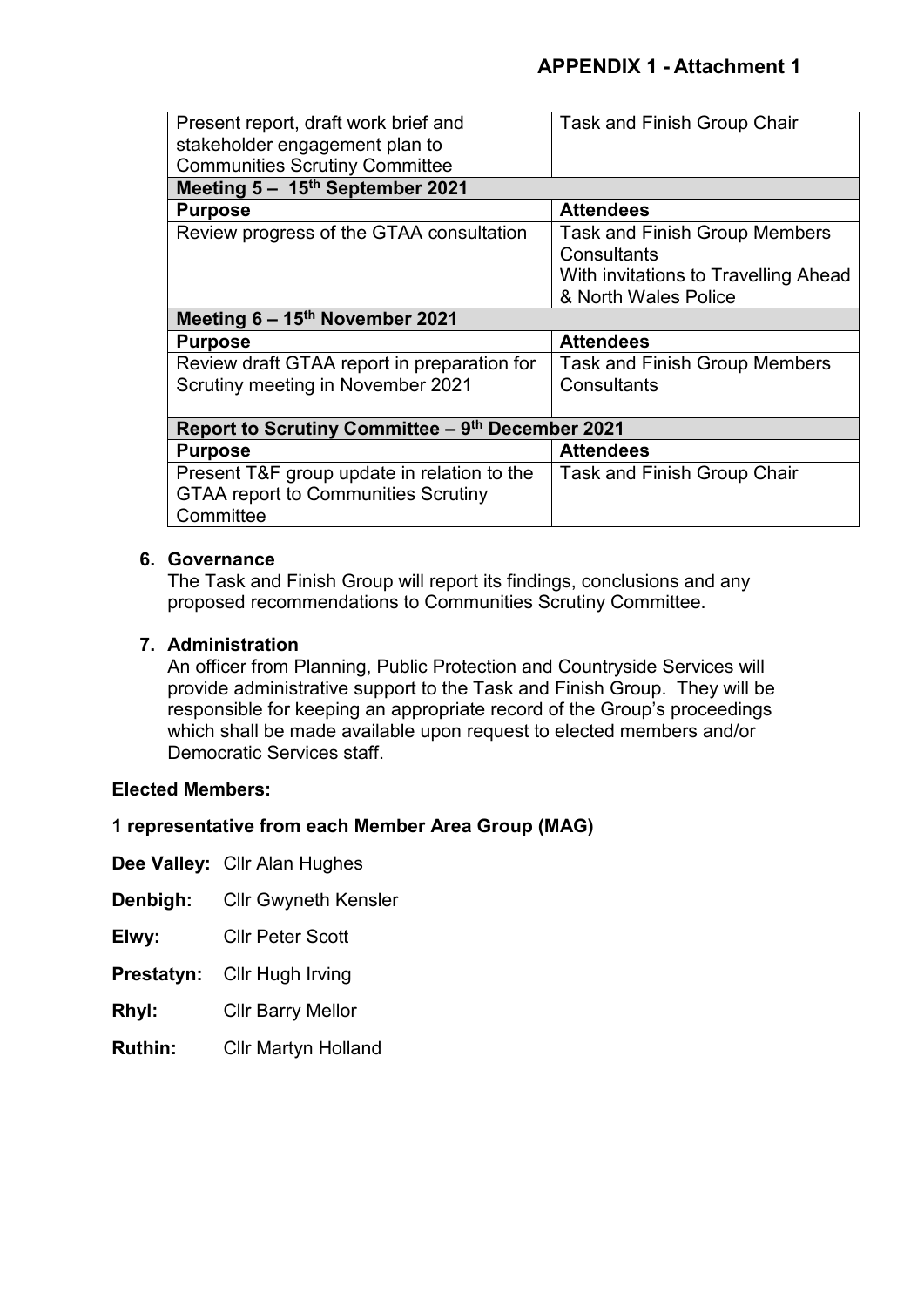## **Gypsy and Traveller Accommodation Assessment**

## **Work Brief & Stakeholder Communication and Engagement Plan**

### **Update - November 2021**

#### **What did we say we were going to do and what did we actually do?**

The following table sets out the activities that were identified within both the GTAA Work Brief and Stakeholder Communication and Engagement Plan that were agreed by the Task & Finish Group on 4 July 2021 and endorsed by Communities Scrutiny on 26 July 2021.

The Work Brief set out a series of tasks that should be undertaken to comply with the Welsh Government (WG) methodology.

In addition to the Work Brief, the Stakeholder Communication and Engagement Plan identified a range of actions to promote the study / raise awareness within both the Gypsy and Traveller community and across the wider community. This reflected the areas that had been previously identified by the Council's Communities Scrutiny Committee as requiring further focus.

The Gypsy and Traveller Accommodation Assessment was launched at the beginning of August and closed on 7 October 2021. Launching the Assessment in August has provided the opportunity to make contact with Gypsy and Traveller families moving through Denbighshire. However, it was acknowledged that many Gypsy and Traveller families usually resident in Denbighshire as well as many service providers may be on holiday over the summer months. Therefore, while there was an initial wave of activities and communications to launch the GTAA, further communication took place over September.

The following information sets out a summary of the key agreed activities and work undertaken.

In summary the work brief and stakeholder communication and engagement plan developed by the Task & Finish Group has provided a comprehensive series of activities to promote and communicate the GTAA to both members of the Gypsy and Traveller community, to County, City, Town and Community Councillors and to the wider public.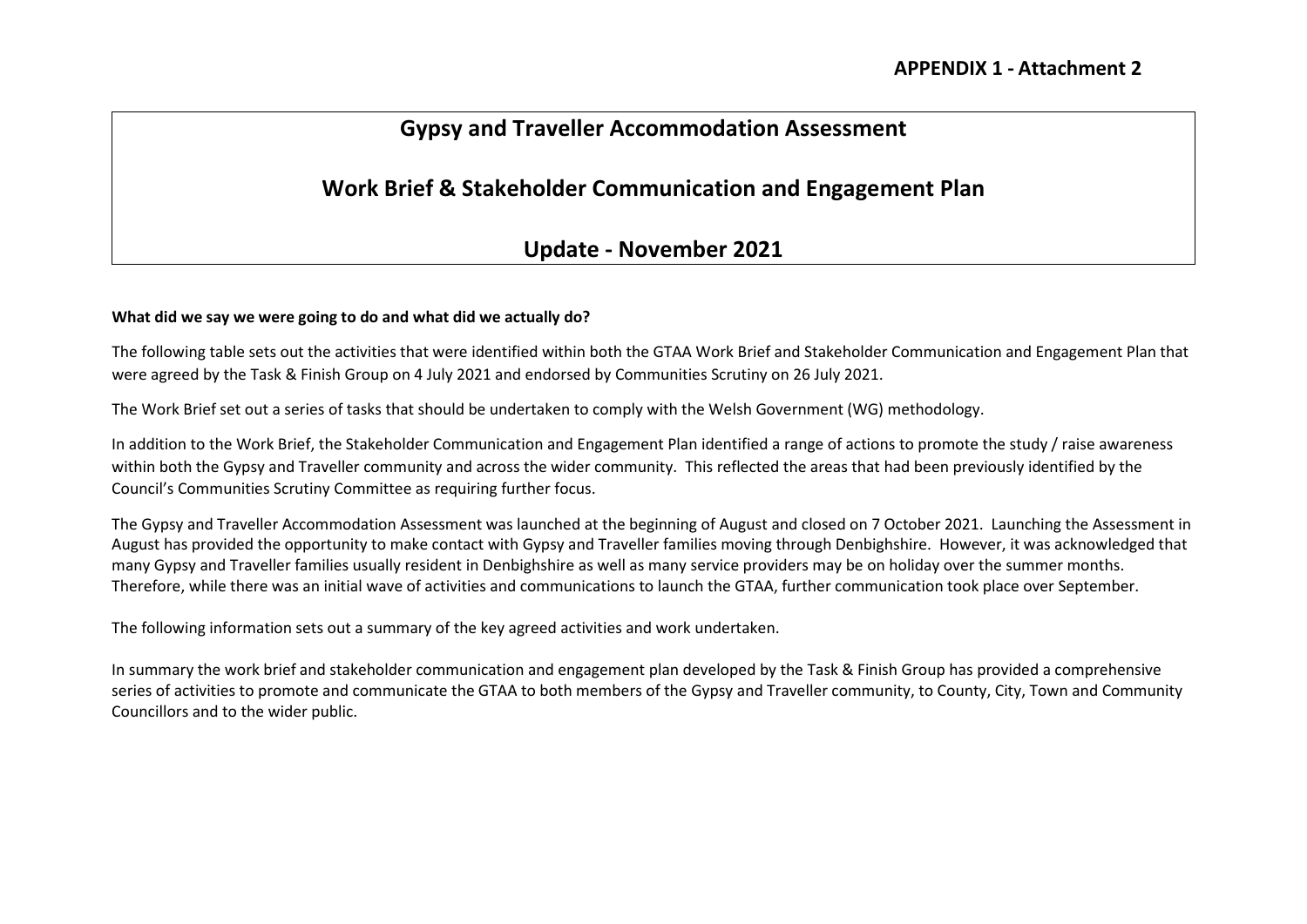| Quantitative data - as set out within WG methodology                                                                                                                                                                         |                                                                                                                                                                                                                                                                                                                                  |  |
|------------------------------------------------------------------------------------------------------------------------------------------------------------------------------------------------------------------------------|----------------------------------------------------------------------------------------------------------------------------------------------------------------------------------------------------------------------------------------------------------------------------------------------------------------------------------|--|
| <b>Identified Activity</b>                                                                                                                                                                                                   | <b>Summary of Activities</b>                                                                                                                                                                                                                                                                                                     |  |
| Census 2011 (2021 Census data will be more up to date but not<br>available for this assessment)                                                                                                                              | ORS have access to published Census records.                                                                                                                                                                                                                                                                                     |  |
| Housing records, including waiting list data, tenants, RSL data<br>relating to residents or waiting list information. Supporting<br>People staff may also have information which could help to<br>identify community members | Contact made with DCC Housing Team and Registered Social Landlords<br>(RSLs). No information recorded on SARTH or TAI TEG waiting lists. Housing<br>staff have received the leaflet and information on the Assessment process.<br>Request made to share this with any eligible households.                                       |  |
| Planning records including planning applications and information<br>on unauthorised encampments or developments                                                                                                              | Information provided to ORS. 1 planning application submitted by DCC for<br>residential site to meet housing needs identified in the 2017 GTAA report.<br>Application not successful.<br>Agreement for contact details for existing family in need to be passed to<br>ORS.                                                       |  |
|                                                                                                                                                                                                                              | 2 known long-term unauthorised encampments/developments in the<br>County. Contact made through Planning Officer and agreement from<br>households to share contact details with ORS.                                                                                                                                              |  |
| WG caravan count and sites database                                                                                                                                                                                          | WG Caravan Count info provided to ORS as stipulated within methodology.<br>This includes all encampments reported to DCC on public and private land<br>during the relevant period. Anecdotal information gleaned through welfare<br>visits to encampments from June 2021 provided to ORS to supplement the<br>quantitative data. |  |
| <b>Traveller Education records</b>                                                                                                                                                                                           | Email and virtual leaflet sent to staff by DCC. Travelling Ahead also liaised<br>with Education to identify families / promote the Assessment.                                                                                                                                                                                   |  |
| Liaison officer/Gypsy and Traveller support organisations (such as<br><b>Travelling Ahead)</b>                                                                                                                               | DCC Liaison Officer new in post - August 2021 - promoted the GTAA and<br>distributed the leaflet to all households when visiting unauthorised<br>encampments.                                                                                                                                                                    |  |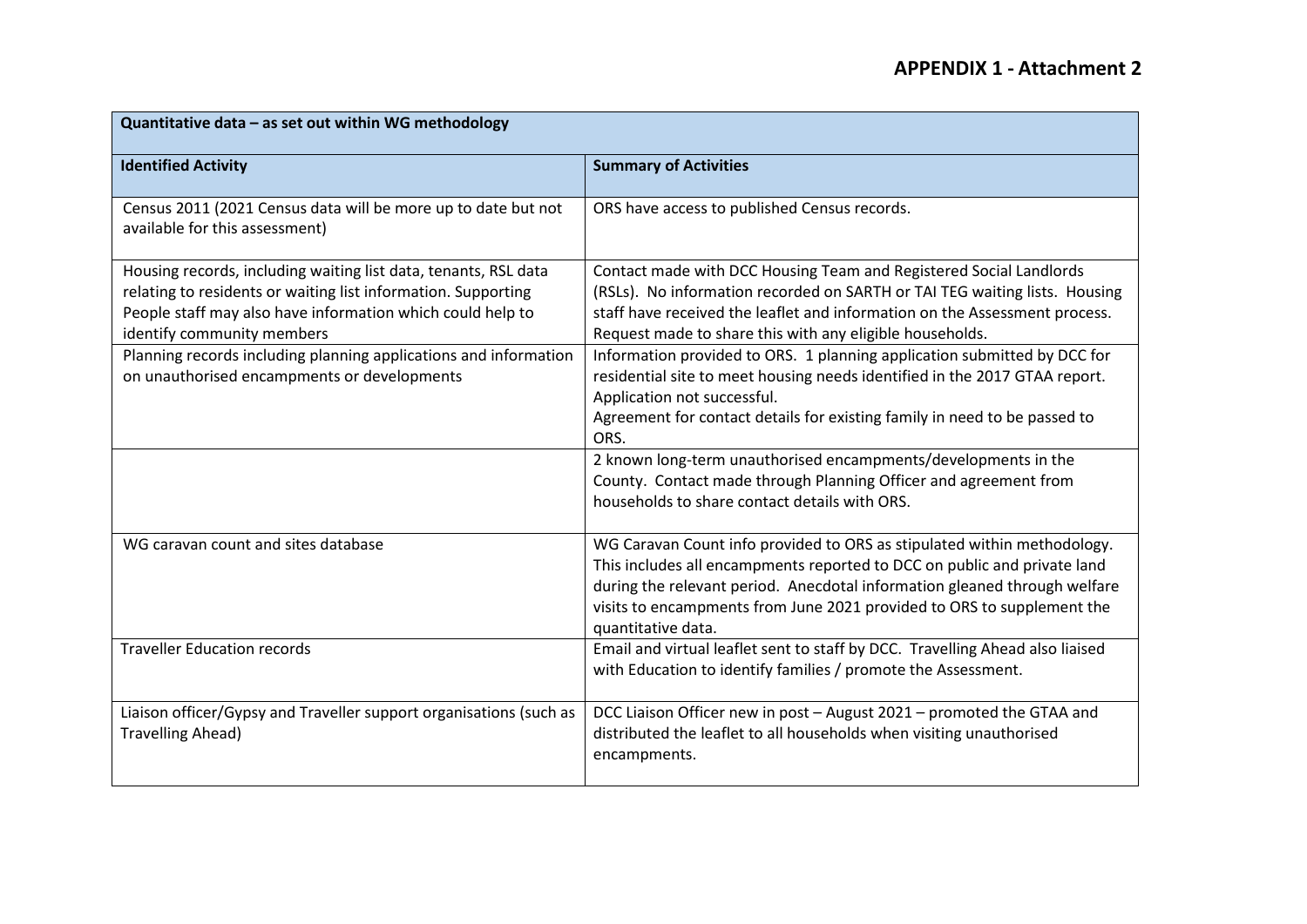### **APPENDIX 1 - Attachment 2**

|                                                                                  | Contact made with Travelling Ahead for information on any local families.      |  |
|----------------------------------------------------------------------------------|--------------------------------------------------------------------------------|--|
|                                                                                  | Leaflet shared via WhatsApp with local contacts to raise awareness of the      |  |
|                                                                                  | GTAA process.                                                                  |  |
| Qualitative data - additional to methodology as agreed within the DCC Work brief |                                                                                |  |
|                                                                                  |                                                                                |  |
| <b>Activity</b>                                                                  | <b>Summary of Activities</b>                                                   |  |
|                                                                                  |                                                                                |  |
| Any additional information arising from DCC welfare visits to                    | Collection of additional narrative began in June/July and is on-going. In      |  |
| unauthorised encampments that can inform the narrative /                         | addition, leaflets promoting the Assessment and contact details on how to      |  |
| understanding around the need of Transit visitors                                | participate shared with families on unauthorised encampments from August       |  |
|                                                                                  | 2021.                                                                          |  |
|                                                                                  |                                                                                |  |
| Online survey of all elected members                                             | Online bilingual surveys sent to elected members - 6/8/21 with closing date    |  |
|                                                                                  | of 30/9/21. Reminder emails sent at the beginning of Sept 21                   |  |
| Online survey of Town, City and Community Councils                               | Online bilingual surveys sent to elected members $-6/8/21$ with closing date   |  |
|                                                                                  | of 30/9/21. Reminder emails sent at the beginning of Sept 21                   |  |
| WG Engagement Checklist as set out within the WG methodology                     |                                                                                |  |
|                                                                                  |                                                                                |  |
| <b>Activity</b>                                                                  | <b>Summary of Activities</b>                                                   |  |
|                                                                                  |                                                                                |  |
| Visit every Gypsy and Traveller household identified through the                 | Due to Covid restrictions/ self-isolation rules/ personal concerns about Covid |  |
| data analysis process up to 3 times, if necessary                                | participants have been interviewed over the phone (in line with market         |  |
|                                                                                  | research guidelines) and been offered a face to face interview. In some        |  |
|                                                                                  | cases, it has taken several attempts to establish contact but contact has been |  |
|                                                                                  | possible with all households identified through the engagement process.        |  |
|                                                                                  |                                                                                |  |
| Publish details of the GTAA process, including contact details to                | Information and leaflet live on DCC website from 2 Aug 2021.                   |  |
| allow community members to request an interview, on the Local                    |                                                                                |  |
| Authority website, Travellers' Times website and World's Fair                    | Has been promoted by Travelling Ahead and sent directly to key local           |  |
| publication.                                                                     | contacts.                                                                      |  |
|                                                                                  |                                                                                |  |
| As The World's Fair publication referred to no longer exists and                 | Press Release and social media message issued w/c 8/9/21. Featured in the      |  |
| the Travellers' Times does not take GTAA adverts the Work Brief                  | Denbighshire Free Press and Rhyl Journal                                       |  |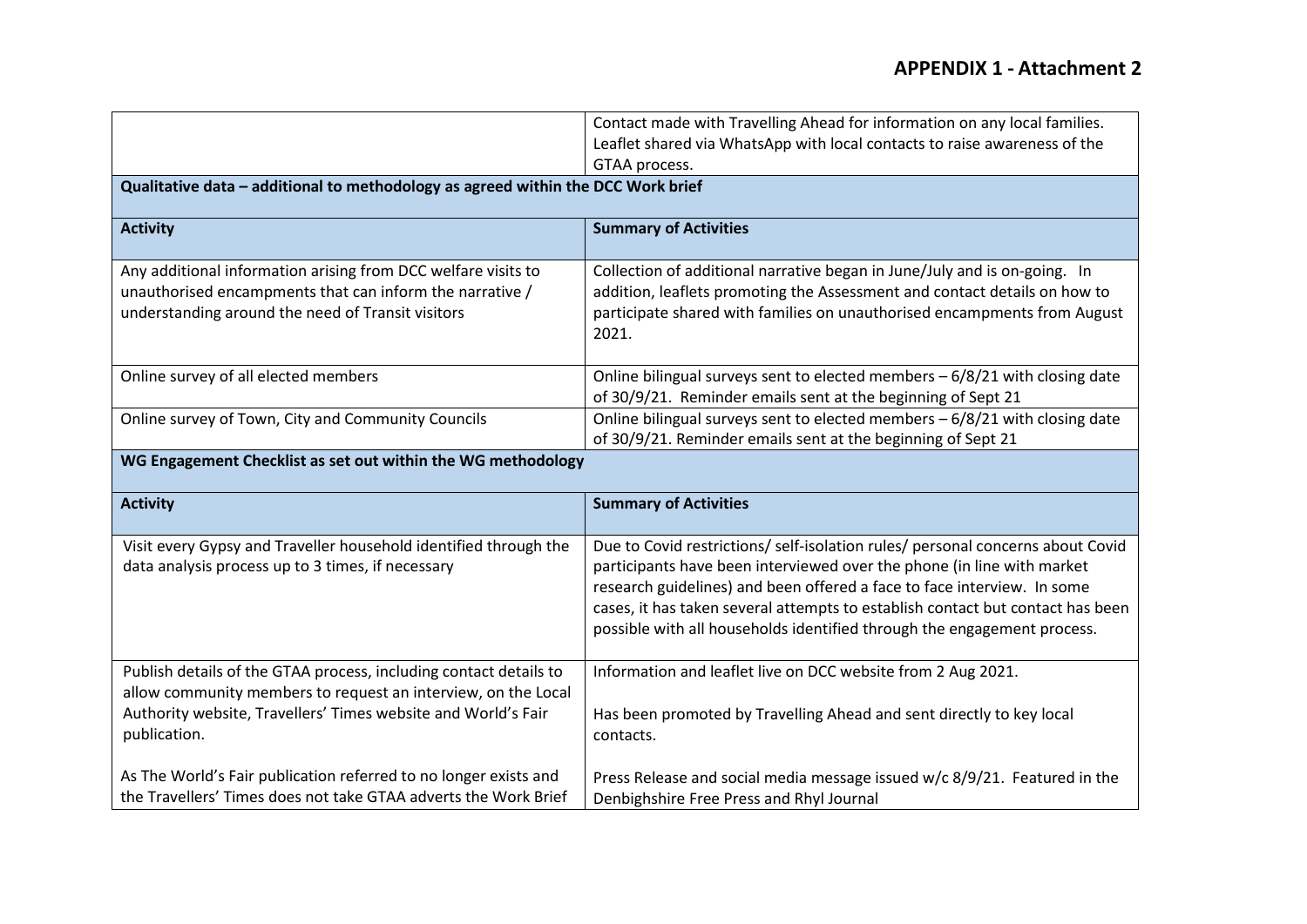| identified that we will publish on the Council's website,<br>community support organisation websites, social media channels<br>and any other community publications with contact details to<br>allow community members to get in touch and have the<br>opportunity to participate. | https://www.denbighshirefreepress.co.uk/news/19500585.survey-help-<br>produce-needs-assessment-gypsy-traveller-accommodation/<br>Included in County Voice 6/9/21 - sent to all elected members and over<br>1000 people signed up to receive the electronic publication. Available on<br>Linc for all DCC employees. Available as a link on the DCC website.<br>Social Media post again on 7/9/21<br>Social Media reminders took place weekly during September until close on 7<br>October 2021.<br>(Updates weren't circulated for several weeks in August so as not to confuse                                         |
|------------------------------------------------------------------------------------------------------------------------------------------------------------------------------------------------------------------------------------------------------------------------------------|-------------------------------------------------------------------------------------------------------------------------------------------------------------------------------------------------------------------------------------------------------------------------------------------------------------------------------------------------------------------------------------------------------------------------------------------------------------------------------------------------------------------------------------------------------------------------------------------------------------------------|
|                                                                                                                                                                                                                                                                                    | this work with the media interest in the unauthorised encampments that<br>took place in August.)                                                                                                                                                                                                                                                                                                                                                                                                                                                                                                                        |
| Consult relevant community support organisations (as set out in<br>WG methodology)                                                                                                                                                                                                 | ORS contacted all organisations listed in the WG methodology Appendix.<br>DCC have on-going contact with Travelling Ahead                                                                                                                                                                                                                                                                                                                                                                                                                                                                                               |
| Develop a Local Authority waiting list for both pitches and<br>housing, which is accessible and communicated to community<br>members                                                                                                                                               | Working with colleagues from housing on how to progress this as although<br>there is an accessible waiting list for housing (SARTH) there is currently no<br>provision to request a pitch.                                                                                                                                                                                                                                                                                                                                                                                                                              |
| Endeavour to include Gypsies and Travellers on the GTAA project<br>steering group                                                                                                                                                                                                  | Request made for support to encourage participation / feed into the Steering<br>Group made to Travelling Ahead seeking guidance on ways to promote -<br>June/July 2021. Response received from Travelling Ahead in September<br>2021 for possible interest in a meeting between Gypsy and Traveller<br>community members and Steering Group. This was too late to input into the<br>Assessment process but an interest in discussion with DCC on better<br>engagement and developing confidence within the GRT community around<br>meeting any need. Meeting proposed with Steering Group members for<br>November 2021. |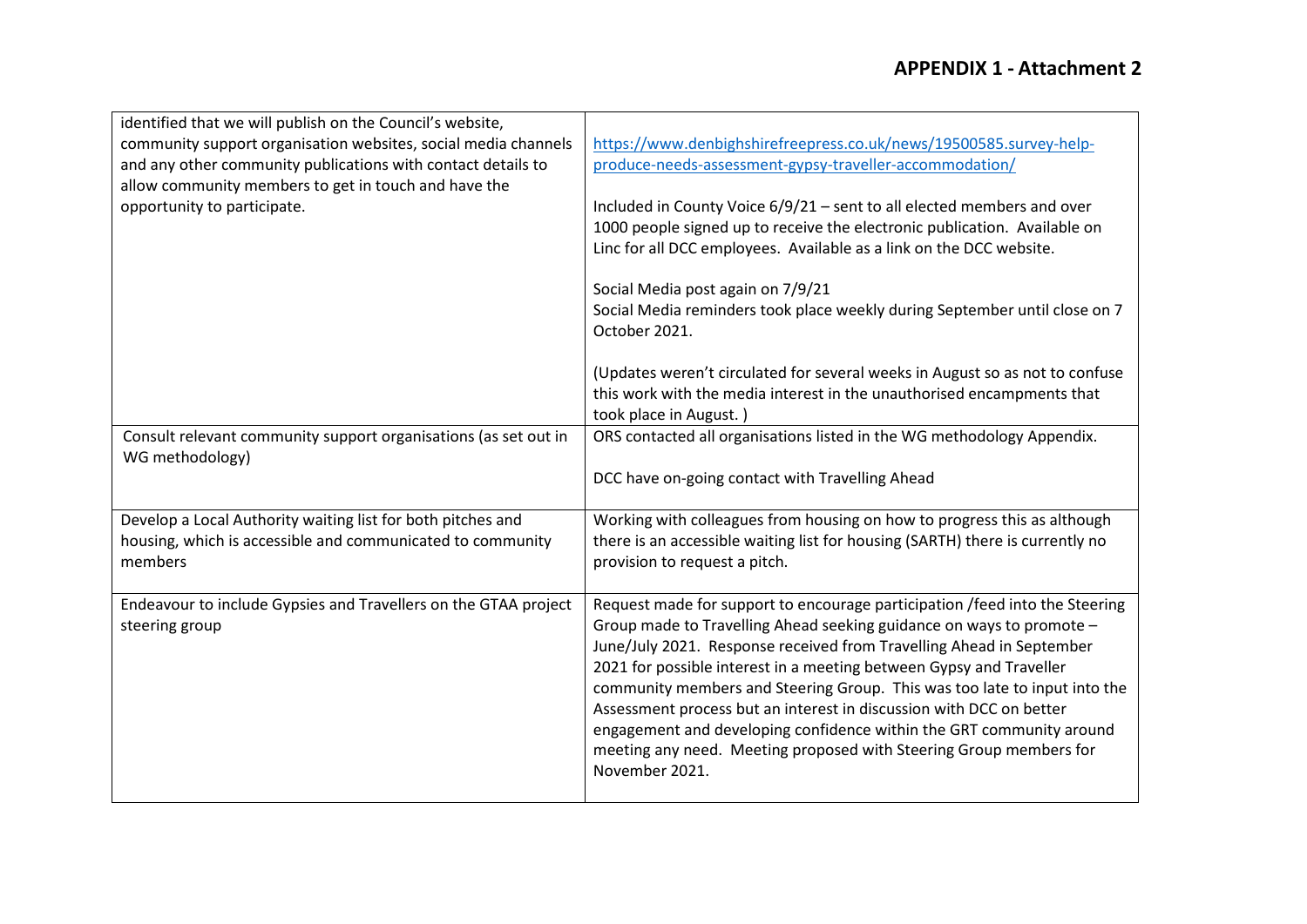| Ensure contact details provided to the Council by community<br>members through the survey process are followed up and needs<br>assessed.                                                                    | All contacts provided to ORS have been followed up. Records maintained by<br>ORS.                                                                                                                                                                                                                                                                                                                                                        |
|-------------------------------------------------------------------------------------------------------------------------------------------------------------------------------------------------------------|------------------------------------------------------------------------------------------------------------------------------------------------------------------------------------------------------------------------------------------------------------------------------------------------------------------------------------------------------------------------------------------------------------------------------------------|
| Consider holding on-site (or nearby) GTAA information events to<br>explain why community members should participate and<br>encourage site residents to bring others who may not be known<br>to the Council. | No action required - Agreed in work brief not to progress this due to a) no<br>sites in Denbighshire and b) the on-going Covid pandemic.                                                                                                                                                                                                                                                                                                 |
| Additional Engagement Activities as identified within the Work Brief                                                                                                                                        |                                                                                                                                                                                                                                                                                                                                                                                                                                          |
| <b>Activity</b>                                                                                                                                                                                             | <b>Summary of Activities</b>                                                                                                                                                                                                                                                                                                                                                                                                             |
| Elected members will have contact details for ORS to provide any<br>relevant local information                                                                                                              | Contact details for ORS included within Member survey sent to all members<br>6/8/21                                                                                                                                                                                                                                                                                                                                                      |
| Elected members could promote the survey within their wards -<br>members could ensure that leaflets are displayed in key local<br>facilities i.e. shops, community centres in their wards                   | Posters sent to all elected members on 6/8/21 with request to display at<br>prominent locations within their community. Covering letter from Lead<br>Member.<br>Reminder sent beginning of Sept with a request for photo evidence for WG<br>report and details of locations.<br>Photos of posters:<br>Llanarmon-yn-Ial<br>3 posters in Rhuddlan - High Street notice boards<br>Photos of Rhyl, Prestatyn, St. Asaph, Denbigh and Ruthin. |
| City, Town & Community Councils could help to publicise via<br>community notice boards                                                                                                                      | Posters sent to City, Town and Community Councils on 6/8/21 with request<br>to display at prominent locations within their community.<br>Request from one Community Council for posters with the closing date.<br>Photos of posters:<br>Llanarmon-yn-Ial<br>3 posters in Rhuddlan - High Street notice boards<br>Photos of Rhyl, Prestatyn, St. Asaph, Denbigh and Ruthin.                                                               |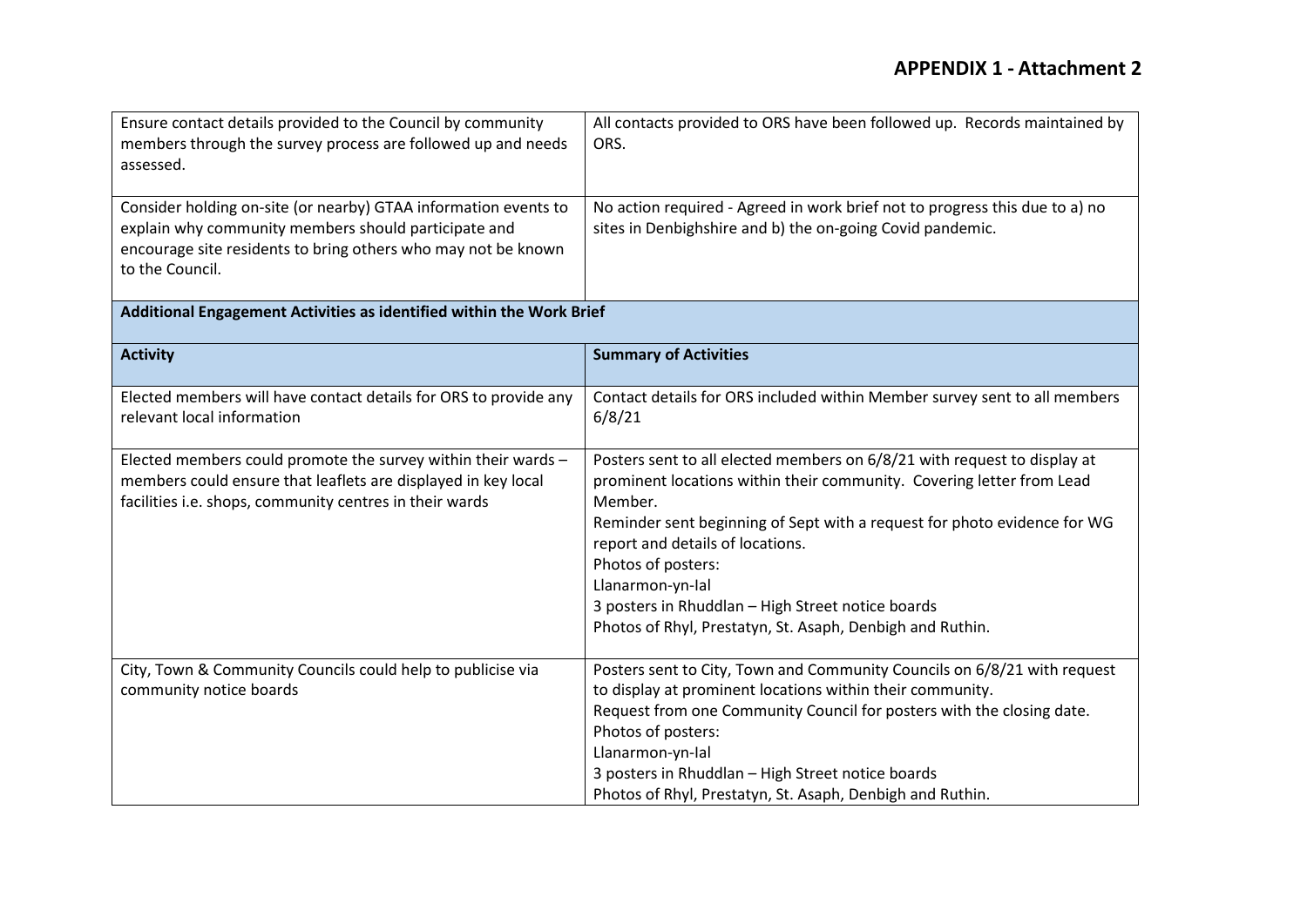| BCUHB may be able to assist. Health visitors / GP surgeries are | Contact provided for service managers with responsibility for Health visitors   |
|-----------------------------------------------------------------|---------------------------------------------------------------------------------|
| most likely to have direct contact with households from this    | and GP services. Virtual leaflet and information on the GTAA sent at launch     |
| target group                                                    | of Assessment.                                                                  |
|                                                                 |                                                                                 |
|                                                                 | 300 paper copies of leaflet provided at request of BCUHB.                       |
| Education, housing and social care teams may be able to         | Information and virtual leaflet sent to education and social care staff         |
| promote the Assessment through their front line workers         | following launch of GTAA in August 21.                                          |
|                                                                 |                                                                                 |
|                                                                 | Follow up / Reminder emails sent 3/9/21.                                        |
|                                                                 |                                                                                 |
|                                                                 | Direct contact made with key officers with responsibility for education         |
|                                                                 | support to Gypsies and Travellers.                                              |
|                                                                 |                                                                                 |
|                                                                 | Virtual leaflet sent to all schools in Denbighshire with a request to circulate |
|                                                                 | to all families.                                                                |
|                                                                 | Received 6 photos of posters in libraries in Rhyl, Prestatyn, Rhuddlan, St.     |
|                                                                 | Asaph, Denbigh and Ruthin.                                                      |
|                                                                 |                                                                                 |
|                                                                 | Following request from T&F Group - Request to display flyer sent to leisure     |
|                                                                 | centres.                                                                        |
|                                                                 |                                                                                 |
| Churches and faith groups could help to promote the Assessment  | Contact made with T&F Group members for suggestions of main local               |
|                                                                 | churches.                                                                       |
|                                                                 |                                                                                 |
|                                                                 | Email sent to Cyntun (umbrella organisation), various Diocese of Wrexham        |
|                                                                 | (Denbigh, Rhyl, Tremeirchion - those with emails), Presbyterian Church of       |
|                                                                 | Wales, Methodist Wales as well as the Light of Life Church.                     |
|                                                                 |                                                                                 |
| Seek advice from Gypsy and Traveller representative groups /    | On-going communication taking place with Travelling Ahead.                      |
| individuals (such as Travelling Ahead) on other ways to promote |                                                                                 |
| the survey.                                                     |                                                                                 |